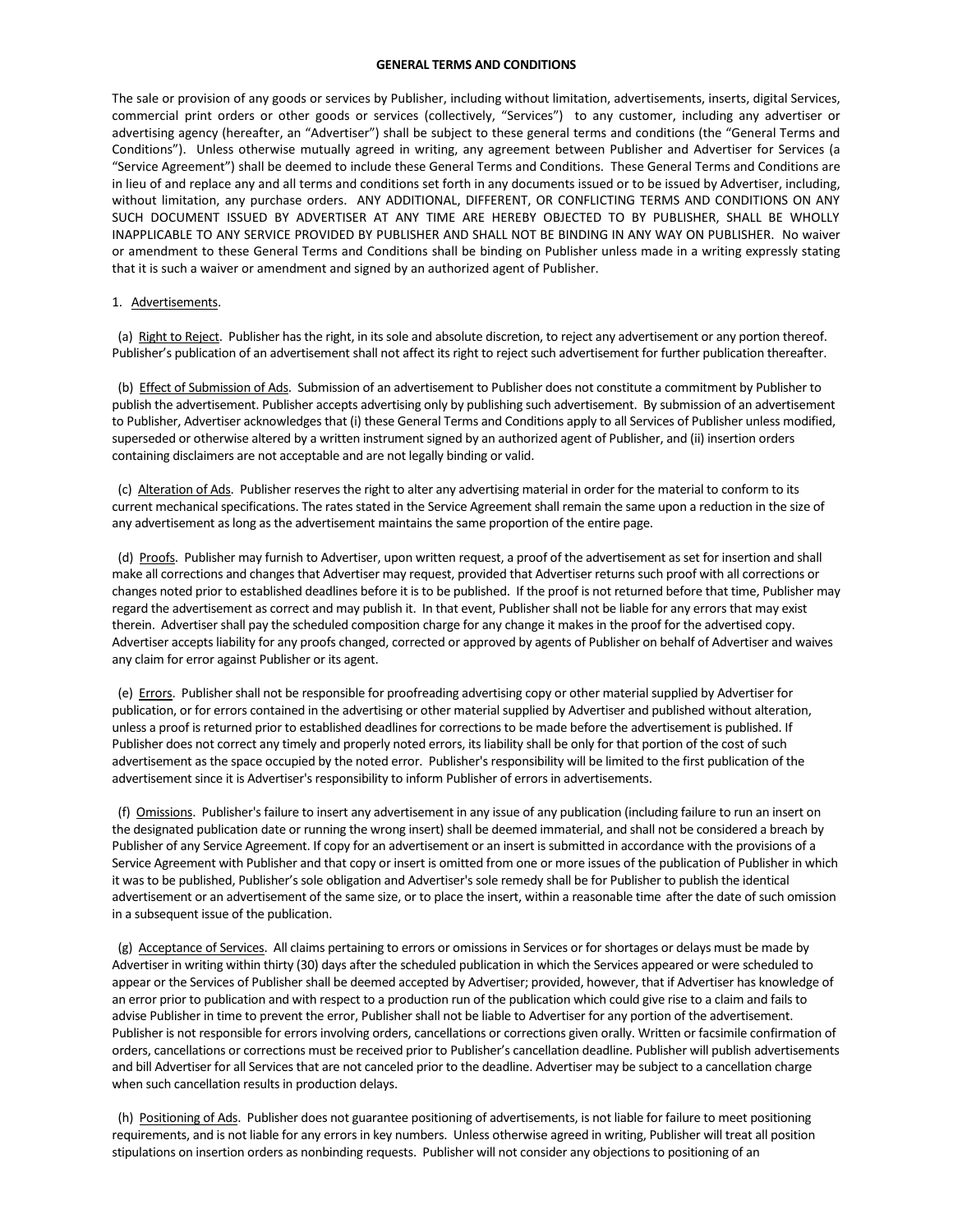advertisement later than thirty (30) days after publication date. In the event Advertiser has paid a premium for a particular position, reimbursement for failure to publish in a particular position shall be limited to a refund of such premium paid by Advertiser.

 (i) Classification of Ads. Publisher will not permit advertisements to be misclassified by Advertiser. Publisher reserves the right to classify ads under the proper heading.

 (j) Truth in Advertising. Advertisers who are dealers, merchants or businesses must carry their corporate, business or trade names in all ads offering to buy, sell, rent or trade property or services and shall not advertise in a manner that is misleading to the public.

 (k) Conversion of Ads to Other Formats. Publisher reserves the right to convert all advertisements published in print into digital and audio-text formats within other Publisher products, including the right to publish such advertisements electronically on the Internet.

2. Preprints. Preprint Advertisers are billed based on actual distribution within the purchased advertising zones which may vary slightly on a particular day. Publisher will not be responsible, nor provide billing or rate adjustments, for shortages resulting from these variances, including variances due to errors in the insertion or distribution process, shortages in Advertiser's delivery of preprints, Advertiser supplying overages when average circulation has been supplied to Advertiser, and inserts that are not within Publishers insert specifications. In the event Advertiser supplies preprints quantities in excess of supplied distribution quantity for ordered publication and date, Publisher reserves the right, in its sole discretion, to do any of the following: (a) insert surplus preprints into other publications of Publisher and bill Advertiser applicable rates per publication, (b) return surplus at Advertisers expense, or (c) destroy surplus without liability to Advertiser for cost of surplus.

3. Ad Servers. Publisher may use third party ad servers for its ad serving and reporting functions and to track delivery of internet impressions. Such ad servers may vary depending on Publisher's internet site being tracked and are subject to change at Publisher discretion, and such applicable ad servers(s) shall be the official counter(s) for determining impressions delivered. Unless Publisher permits tracking of delivery through Advertiser's proprietary or subcontracted third party ad server whose identity is set forth in an applicable agreement with Publisher as the "Permitted Ad Server", Advertiser's proprietary or third party ad server reporting is not permitted. Certain types of advertising are not permitted to be tracked by other ad servers and therefore other ad servers will not be permitted in such circumstances. Advertiser may not substitute the Permitted Ad Server specified in an agreement with publisher without Publisher's written consent. In the event a Permitted Ad Server is used, Publisher and Advertiser agree to give reciprocal access to relevant and non-proprietary statistics from both ad servers, or if such is not available, provide placement-level activity reports to each other. If Publisher's ad server measurements exceed those produced by the Permitted Ad Server by more than 10% over the invoiced period, Advertiser will facilitate a reconciliation effort between Publisher's ad server and such Permitted Ad Server.

4. Rate Card. All Service Agreements are subject to the rates and conditions set forth in the Rate Card of Publisher as issued from time to time. Publisher reserves the right to revise rates and to modify the conditions contained in the Rate Card of Publisher with thirty (30) days prior notice to Advertiser.

5. Advertisers Right to Cancel. Advertiser shall have the right to cancel its Service Agreement without penalty of Short Rate Charges (i.e., the increased cost of Services when rates are calculated based upon non-agreement rate and the Service Agreement rate) for an unfulfilled Service Agreement at any date upon which new rates are to be effective by written notice to Publisher not less than ten (10) days prior to such effective date, provided that Advertiser's right to cancel its Service Agreement shall not apply to new rates based on increases in postal rates for any products delivered via U.S. mail. Cancellations of unfulfilled Service Agreements not subject to a rate increase are subject Short Rate Charges. Such adjusted charges shall be due and payable to Publisher, upon presentation of an invoice to Advertiser.

6. Publisher's Right to Cancel. Publisher may cancel a Service Agreement at its option upon written notice to Advertiser upon the occurrence of any of the following: (i) Advertiser's failure to pay any amounts owed to Publisher within thirty (30) days of when due; (ii) if Advertiser becomes insolvent or files an assignment for the benefit of creditors; (iii) if any bankruptcy proceeding is commenced by or against Advertiser; (iv) if Advertiser assigns or attempts to assign, in whole or in part, its rights under the Service Agreement without prior written consent of Publisher; (v) breach of any representation or warranty of Advertiser or the failure by Advertiser for any reason to carry out its obligations under a Service Agreement; and (vi) at any time upon thirty (30) days written notice by Publisher to Advertiser. Should Publisher cancel a Service Agreement, no Short Rate Charge will be used unless Advertiser's account is delinquent. Upon cancellation of a Service Agreement by Publisher, Advertiser shall immediately pay for all advertising published at the rate earned for the amount of space actually used according to applicable Rate Card of Publisher in effect at the time of cancellation.

7. Service Agreements - Self-renewing and Rates. All frequency and annual dollar volume Service Agreements may automatically renew if the required frequency or dollar volume is achieved during the Service Agreement period provided that either party may elect not to renew by giving notice in writing at least thirty (30) days prior to the end of the then existing term of the Service Agreement of its intention not to renew Service Agreement. Annual dollar volume Service Agreements may be renewed at the level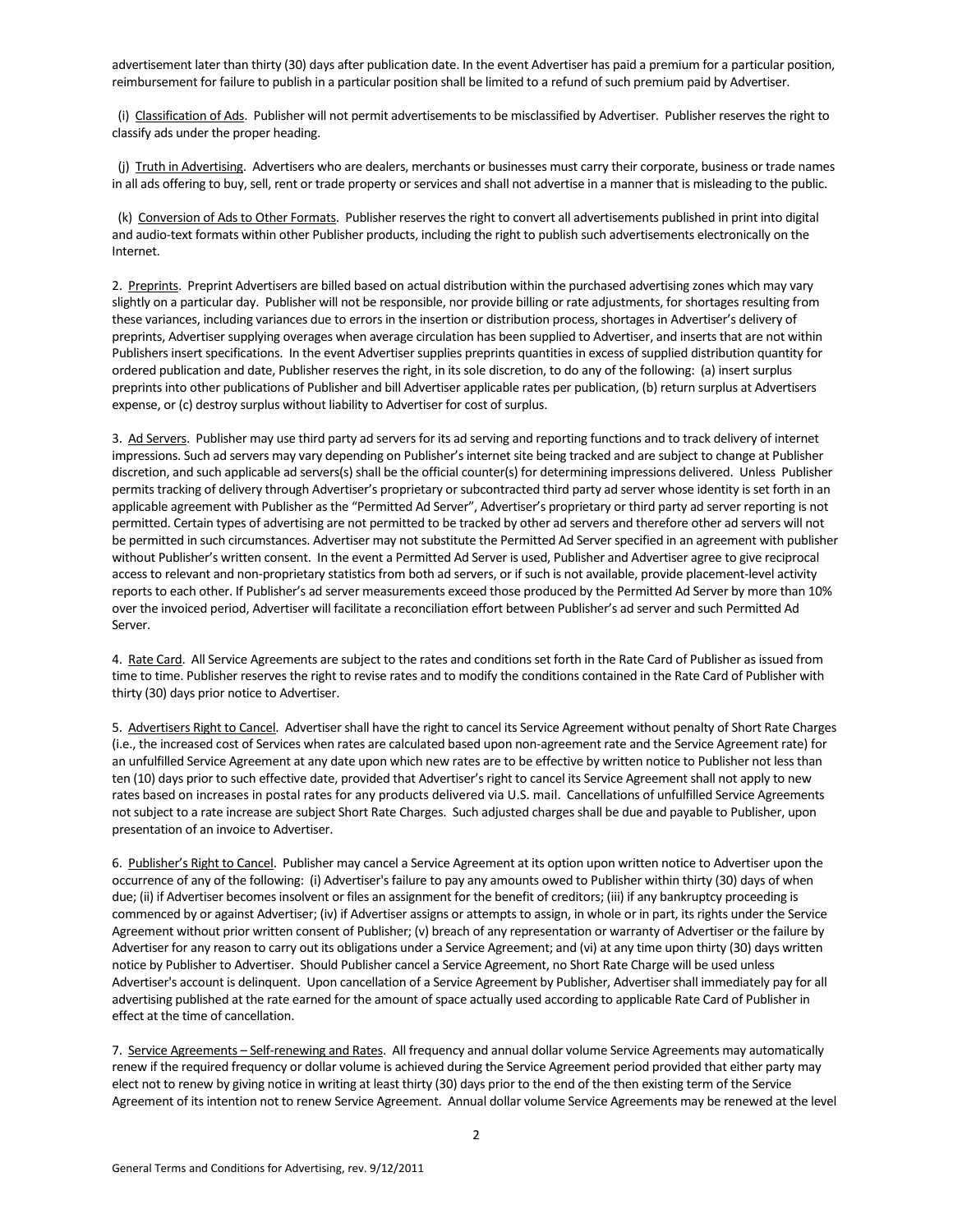achieved during the Service Agreement year and rates will be based upon applicable Rate Card in effect at time of renewal. No rebates for upgrades will be given. Service Agreements subject to Short Rate Charges are void and must be re-signed with a new effective date. Should Advertiser elect to cancel a Service Agreement prior to the end of the Service Agreement period, Publisher may elect to apply Short Rate Charges to all applicable advertising at appropriate Service Agreement level based upon advertising volumes. Should Advertiser run a sufficient volume of advertising to qualify for the next Service Agreement level, Advertiser may upon signed and written agreement between Publisher and Advertiser begin to receive the rate of the next Service Agreement level.

8. Representations and Warranties of Advertiser. Advertiser hereby represents and warrants that it assumes full responsibility for the content of all advertisements published pursuant to written or unwritten Service Agreements; that such advertisements shall contain no libelous, tortious or unlawful statements; and that the publication thereof shall not constitute unfair competition, unfair trade practice, infringement of copyright, trademark, trade name or other proprietary or statutory right, or an invasion of privacy of others. Advertiser further represents and warrants that all products and services referred to in the advertisements to be published are of merchantable quality and are as represented in such advertisements; that the advertising, sale and furnishing thereof as contemplated in such advertisements complies with all applicable laws; and that all consents required by law or agreement as a condition to the publication of the advertisements shall have been obtained prior to the submission of such advertisements to Publisher for publication.

9. Indemnification of Publisher. Advertiser shall indemnify and hold harmless Publisher and its affiliates, and their respective officers, directors, owners, employees and agents against any and all liability, loss, damage, cost or expense, including attorney's fees and expenses, resulting from any claim or litigation based upon any alleged facts which, if true, would constitute a breach by Advertiser of any of the foregoing representations and warranties of Advertiser. Publisher shall have the right to defend any suit through counsel of its own choice and to make Advertiser a party to such suit.

10. Disclaimer of Warranties. EXCEPT AS EXPRESSLY SET FORTH WITHIN THESE GENERAL TERMS AND CONDITIONS, PUBLISHER DISCLAIMS ALL WARRANTIES, EXPRESS OR IMPLIED, INCLUDING WITHOUT LIMITATION, ANY WARRANTY OF MERCHANTABILITY OR FITNESS FOR A PARTICULAR PURPOSE, WITH RESPECT TO ANY PRODUCTS OR SERVICES PROVIDED.

11. Limitation of Liability. IN NO EVENT SHALL PUBLISHER BE LIABLE FOR ANY SPECIAL, INCIDENTAL, CONSEQUENTIAL OR PUNITIVE DAMES OR FOR LOST SALES OR PROFITS BASED ON BREACH OF WARRANTY, BREACH OF AGREEMENT, NEGLIGENCE, STRICT LIABILITY, OR ANY OTHER LEGAL THEORY, EVEN IF ADVISED AS TO THE POSSIBILITY OF SAME. In no event shall Publisher's liability for the performance or nonperformance of Services, or otherwise, exceed the amount actually paid to Publisher by Advertiser for the defective Services at issue. The foregoing is intended as a complete allocation of the risks between the parties. Because the bargain struck and the price paid for Services reflect such allocation this limitation upon remedies will not have failed of its essential purpose.

12. Payment Terms. Advertiser shall pay all invoices upon presentment. Payment is due in full within the terms identified within invoice. Payment of account is not dependent upon receipt of tear sheets, either physical or electronic. Advertiser waives any dispute regarding any item included in an invoice unless notice of such dispute is provided to Publisher in writing within thirty (30) days of the invoice date. All prices are stated, and all payments must be made in U.S. Dollars. Payments made by Advertiser and not honored (NSF Check and Bank Draft) by the bank are subject to a \$25.00 charge.

13. Delinquent Accounts. When any part of an account for Services becomes delinquent (30 days from date of invoice), then the entire amount owed shall become due. In this event, Advertiser shall pay for Services actually used according to the rate earned, per Rate Card in effect, at the time of the delinquency. For past due accounts, Publisher also reserves the right in its discretion to do one or more of the following, in addition to any other remedy it may have: (a) to require prepayment of all existing and future Services until the balance has been paid in full and satisfactory conditions allow for the reinstatement of credit, (b) to suspend Services (including without limitation publishing of advertisements, or placing inserts in publications) until the account becomes current, or (c) terminate the Service Agreement without notice. Advertiser agrees to pay interest on all delinquent amounts due Publisher at the rate of 1½% per month (18 percent annum), or the maximum rate allowed by law, whichever is less, until paid in full. In addition, Advertiser shall be liable to Publisher for all collection costs, including attorney's fees, incurred by Publisher to effect collection of Advertiser's account.

14. Taxes. With the exception of Commercial Printing services where all applicable sales tax is included in the price, or otherwise indicated, prices do not include, and Advertiser is responsible for and agrees to pay all sales, use, value added, excise and all other federal, state or local taxes and customs duties associated with the Services, however designated, except for taxes on Printer's net income or taxes for which Advertiser provides Publisher with a proper tax exemption certificate.

15. Ad Agencies. Advertiser and its Advertising Agency shall be jointly and severally liable for the payment of all bills and charges made. Advertiser authorizes Publisher, at Publisher's election, to tender any invoice or bill to Advertiser's Advertising Agency, and such tender shall constitute due notice to Advertiser of the bill and such manner of billing shall in no way impair or limit the joint and several liability of Advertiser and its Advertising Agency. Payment or nonpayment by Advertiser to its Advertising Agency shall not